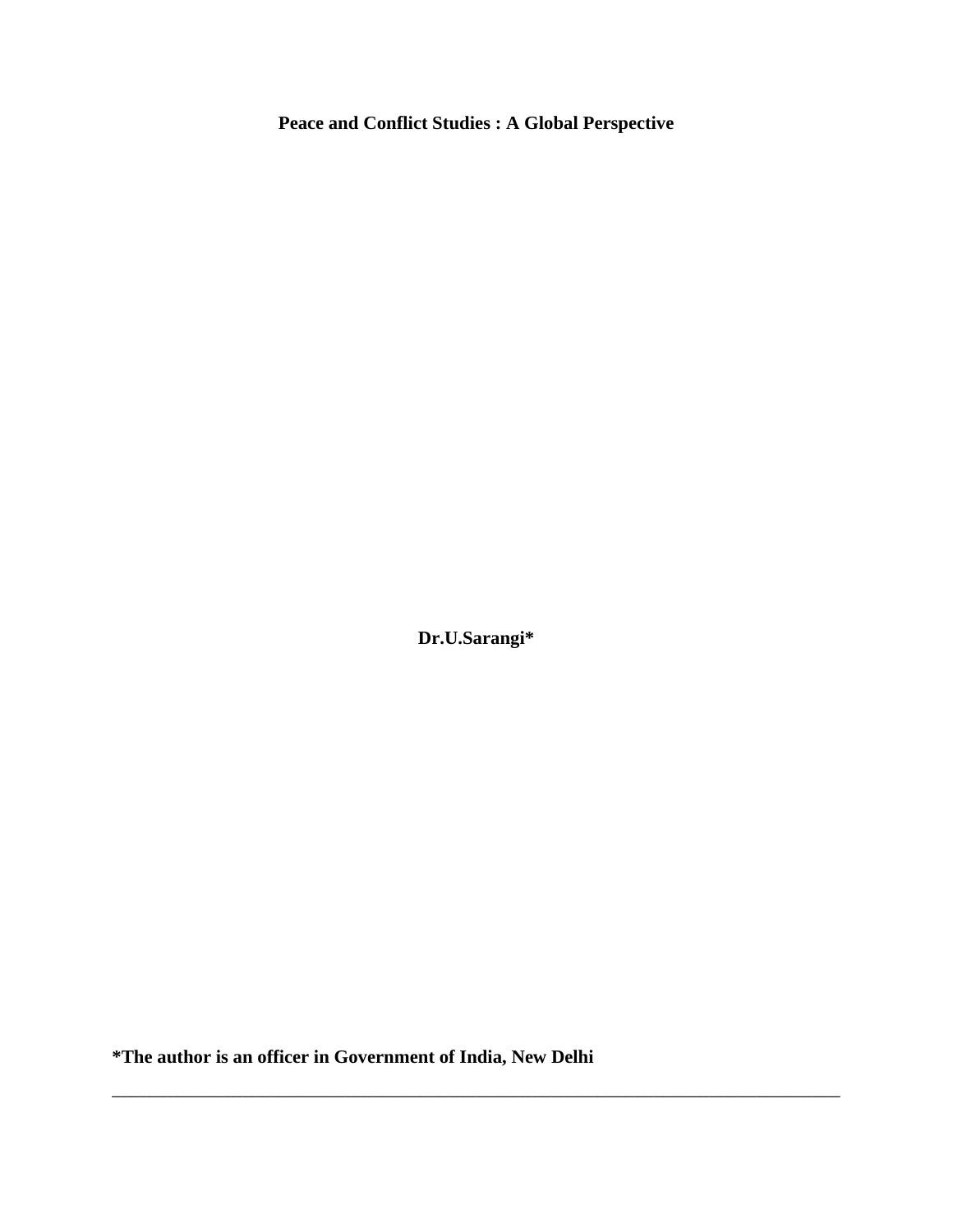## **Abstract**

The research paper entitled '*Peace and Conflict Studies : A Global Perspective*' defines peace as an investment, focuses on integration between peace, economic behaviour and sustainable development. The research carried out by SPRI, Stockholm and United Nations relating to peace and conflict management, prevention and resolution is a unique global effort to determine peace, justice and strong institutions. The study identifies the levels and kinds of investments in peace building and sustainable development, highlights the role, functions and activities of SPRI, UN, examines the relationships between peace, conflict and security, indicators of peace and development, financing for peace building, migration and mobility, food and security, environment of peace and in promoting just, peaceful and inclusive societies. The impact of COVID-19 and human rights response to the pandemic, role of UN peace keeping missions in the outbreak of corona virus etc., have also been dealt in the research study. The other aspects include key facts impacting conflict, peace and security, post COVID-19 response, low income shock and civil conflict, review of literature on aspects such as civil war, poor economic performance and opportunity cost of violent behaviour, role of SPRI in development of international stability, human security and peace keeping, consequences of armed conflict, peace agreements and arms trade controls etc., have also been studied in this research paper at length. The most important aspect that has been impacted is the UN SDGs which has become difficult and challenging to achieve due to the impact of the pandemic, as slated by UN by 2030. The conclusion drawn from this research study is that there are strong linkages existing between global peace, conflict, security, human rights, economics of peace and sustainable development, arms trade, conflict and violence in the long run. This would go a long way in achieving the SDGs slated by UN by the turn of 2030 thereby leading to peace building.

*Key Words : Peace, Conflict, Human Rights, UN Peace Keeping, COVID-19 pandemic*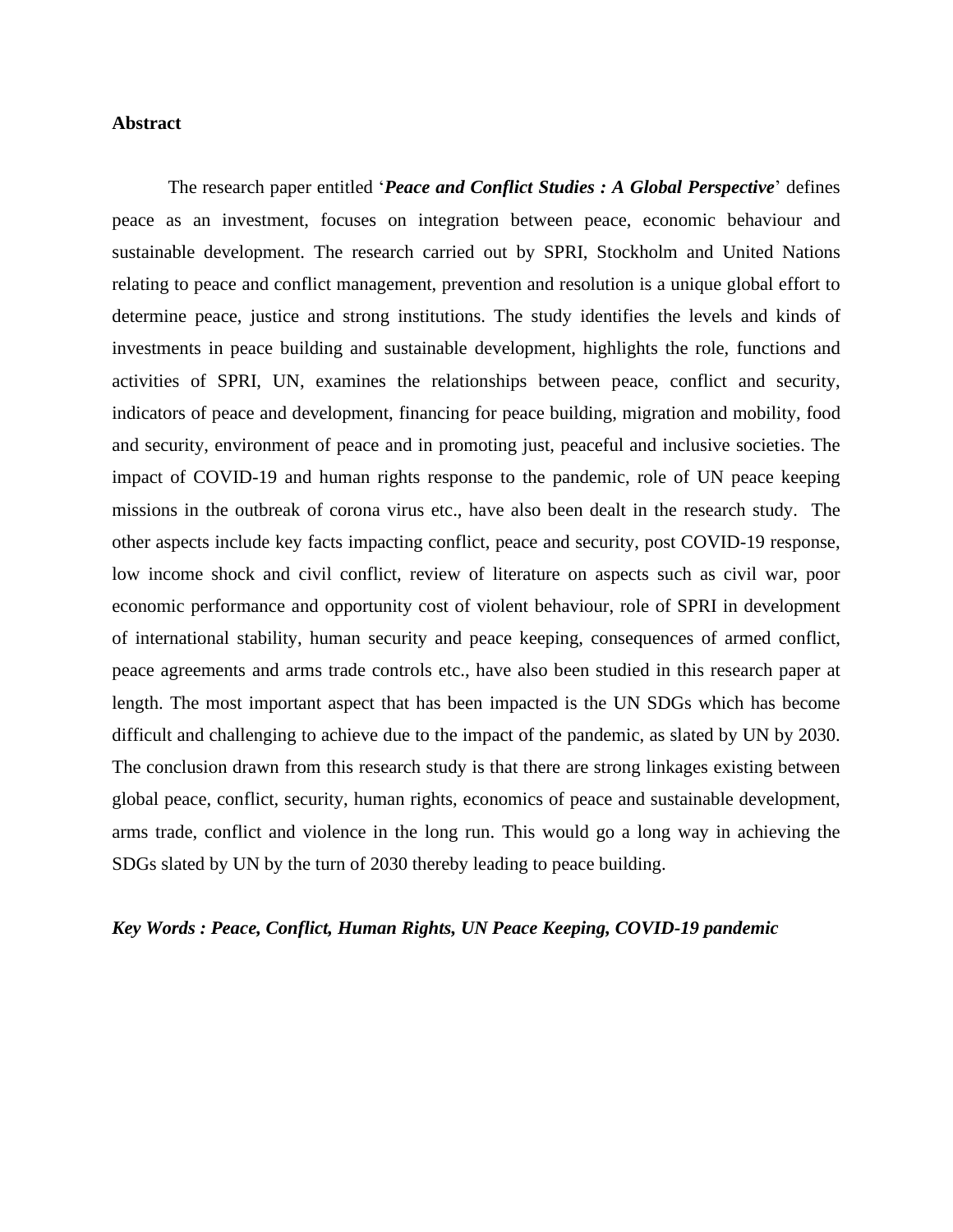## **Introduction**

Peace is an investment. The peace of today not only allows for production and consumption today, but also creates expectations and culture of peace for tomorrow. By definition, sustainable development includes consumption and economic behaviour today that does not negatively impact on future generations. Therefore positive, peaceful development today is sustainable development. SPRI, Stockholm is a unique international research organization working for the development of peace and sustainable development goals. SIPRI's research in this initiative examines the relationship between peace and different measures of prosperity, giving particular focus to the conditions that bridge between conflict management, prevention and resolution and how that can lead to peace. It also identifies and assesses the levels and kinds of investments in peace building and sustainable development, including aid flows and the measure of effectiveness in development, particularly related to the United Nations Sustainable Development Goals(UNSDGs).

### **Activities undertaken by SPRI**

# **(i) Indicators of Peace and Development**

SIPRI contributes to global efforts to identify indicators and targets for monitoring progress on peace and development, including the Sustainable Development Goals (SDGs), particularly SDG16 on peace, justice and effective institutions.

### **(ii) Complexity and Fragility**

SIPRI undertakes research on methods for defining and measuring fragility, which is linked to the effectiveness of development in complex environments.

#### **(iii) Financing for Peace Building and Comparative ODA**

SIPRI looks at trends in aid to fragile and conflict-affected countries over the last fifteen years and in the new development era of the Sustainable Development Goals (SDGs).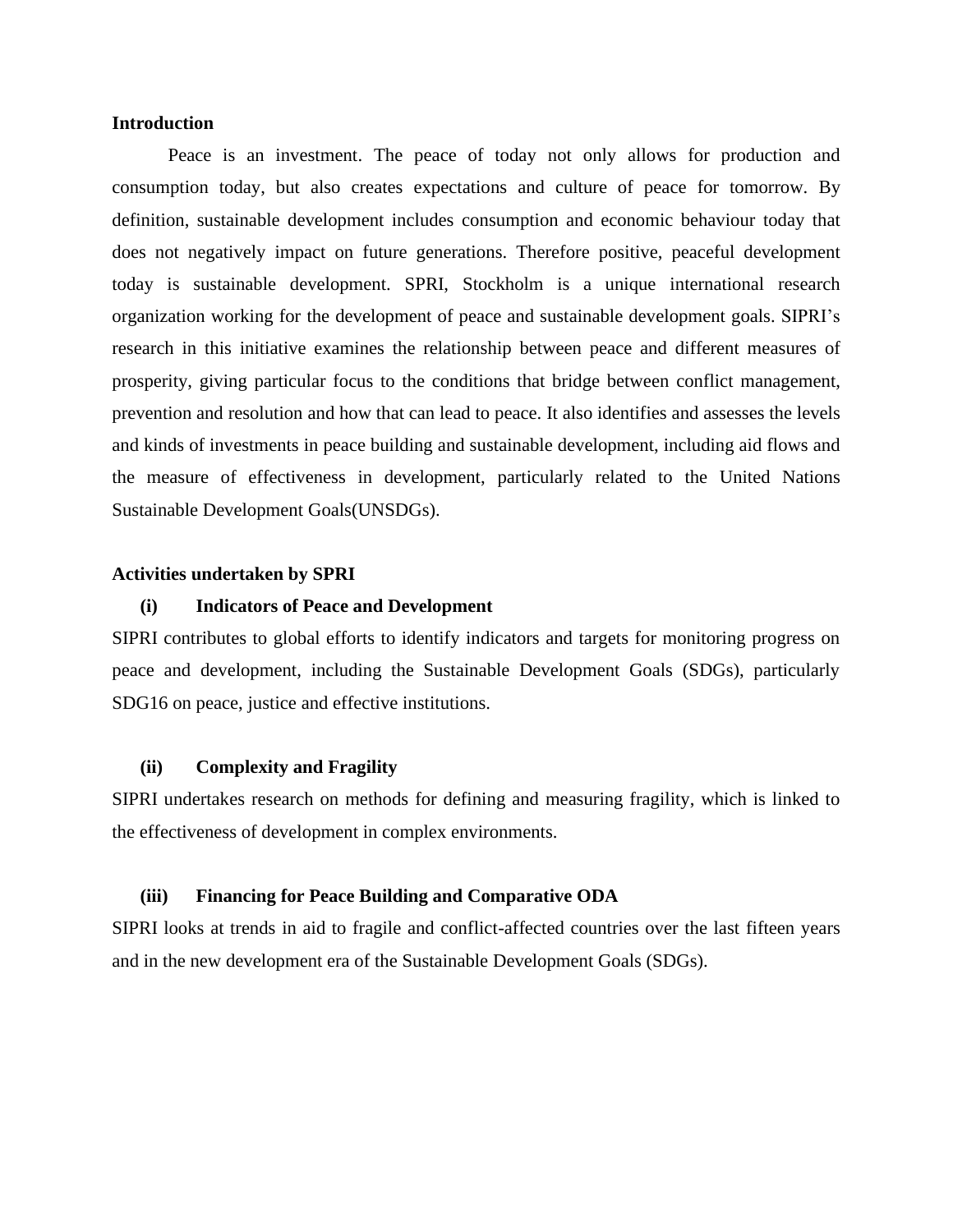## **(iv) Mobility and Migration**

SIPRI seeks to understand the root causes of different kinds of migration and the experiences of migrants in order to inform policies that incorporate the security, development and humanitarian aspects of mobility.

## **(v) Food and Security**

SIPRI seeks to improve the understanding of the relationship between food, security, stability and peace. For this work, SIPRI has agreed a multi-year partnership with the United Nations World Food Programme (WFP).

#### **(vi) Environment of Peace 2022**

The Environment of Peace 2022 (EP2022) project is an ambitious new initiative that aims to increase global understanding of the impacts that simultaneous environmental crises are having on peace and insecurity. It will analyse the drivers of and linkages between environmental change and its social dimensions examining not just climate change but the consequences of issues such as the loss of biodiversity, water insecurity and land degradation. It will explore the challenges and opportunities ahead, presenting clear and practical recommendations that can be adopted at different levels of decision making.

The initiative leads up to 2022, the year which marks the 50th anniversary of the United Nations Conference on the Human Environment (Stockholm Conference) the first major intergovernmental conference to look at the human relationship with the environment and wider developments in both the environmental and peace building spheres. For this anniversary, SIPRI will release the initiative's findings in a report provisionally entitled '*Environment of Peace'*. The project is led by SIPRI under the guidance of a panel of international experts.

## **(vii) Conflict Peace and Security**

SIPRI looks at the most important consequences of insecurity and efforts to minimize them. Despite a decline in the number of conflicts worldwide, they continue to have a deep and harrowing impact on the communities caught up in them. SIPRI works on conflict and peace studies, analyzes the different kinds of armed conflict that occur, how they unfold and what their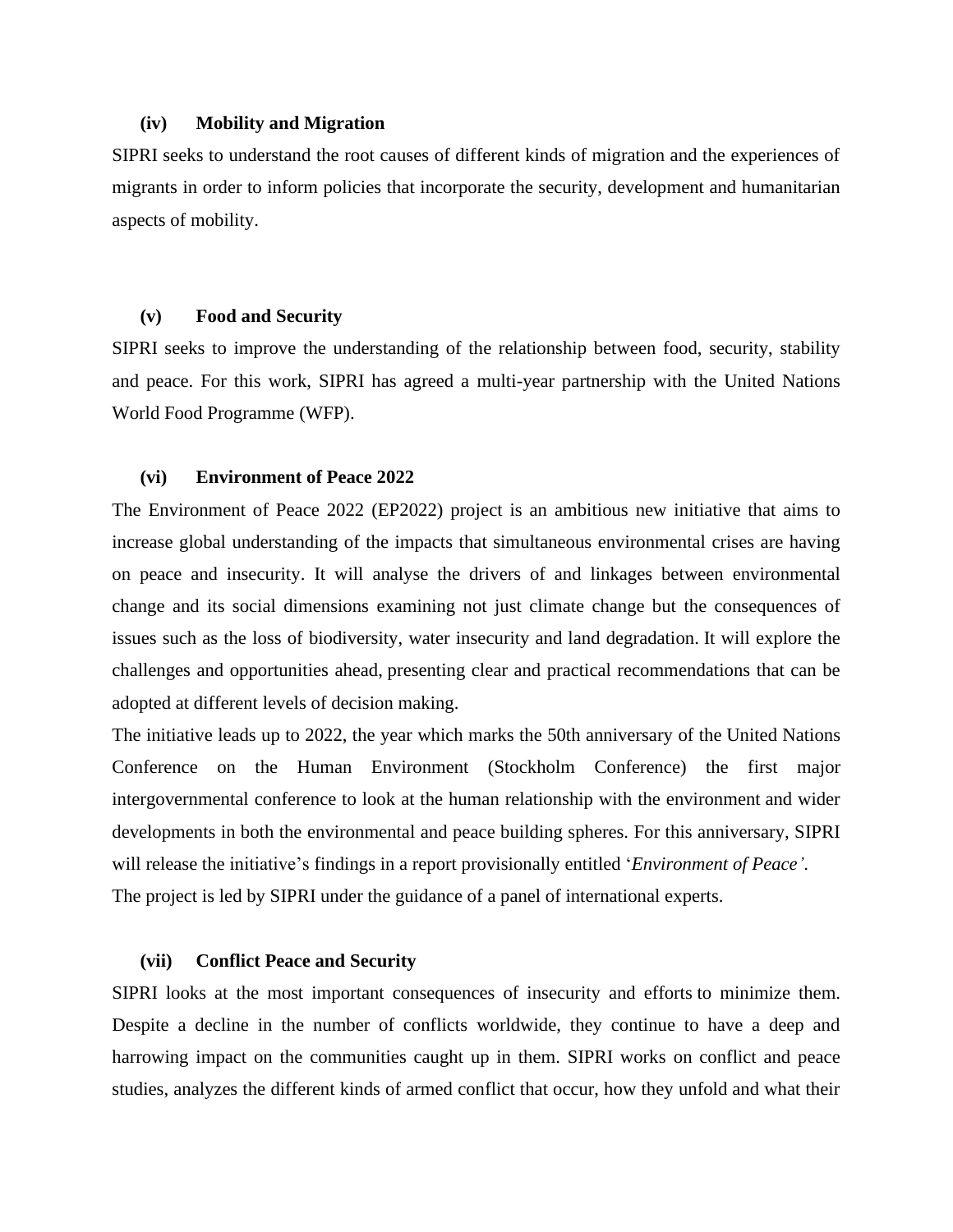consequences are. It also examines peacekeeping missions, working to improve their efficiency and cooperation. The research takes both a general and specific focus. The SIPRI Multilateral Peace Operations Database collects data on global peace operations from 2000 onwards and analyses overall trends in peace operations. It also looks at specific regions of the world, such as Afghanistan, Mali and the Arctic, where there are local challenges and solutions to resolving violent conflicts.

(viii) SPRI Yearbook 2020 presents a combination of original data in areas such as world military expenditure, international arms transfers, arms production, nuclear forces, armed conflicts and multilateral peace operations with state-of-the-art analysis of important aspects of arms control, peace and international security.

# **Goal 16 : Promote Just, Peaceful and Inclusive Societies**

Conflict, insecurity, weak institutions and limited access to justice remain a great threat to sustainable development and is a global challenge. The number of people fleeing war, persecution and conflict exceeded 70 million in 2018, the highest level recorded by the UN refugee agency (UNHCR) in almost seventy years. In 2019, the United Nations tracked 30 enforced disappearances of human rights defenders, journalists and trade unionists in 47 countries.

### **COVID-19 response**

## **Human Rights are key in shaping the pandemic response**

By respecting human rights in this time of crisis, we will build effective and inclusive solutions for the emergency of today and the recovery for tomorrow. Human rights put people at centrestage. Responses that are shaped by and respect human rights result in better outcomes in beating the pandemic ensuring healthcare for everyone and preserving human dignity. The UN Secretary General urged governments to be transparent, responsive and accountable in their COVID-19 response and ensure that any emergency measures are legal, proportionate, necessary and nondiscriminatory. The best response is one that responds proportionately to immediate threats while protecting human rights and the rule of law (*Statement of UN Secretary General*). To focus on 'the true fight', UN Secretary General called for a global ceasefire, in an appeal urging warring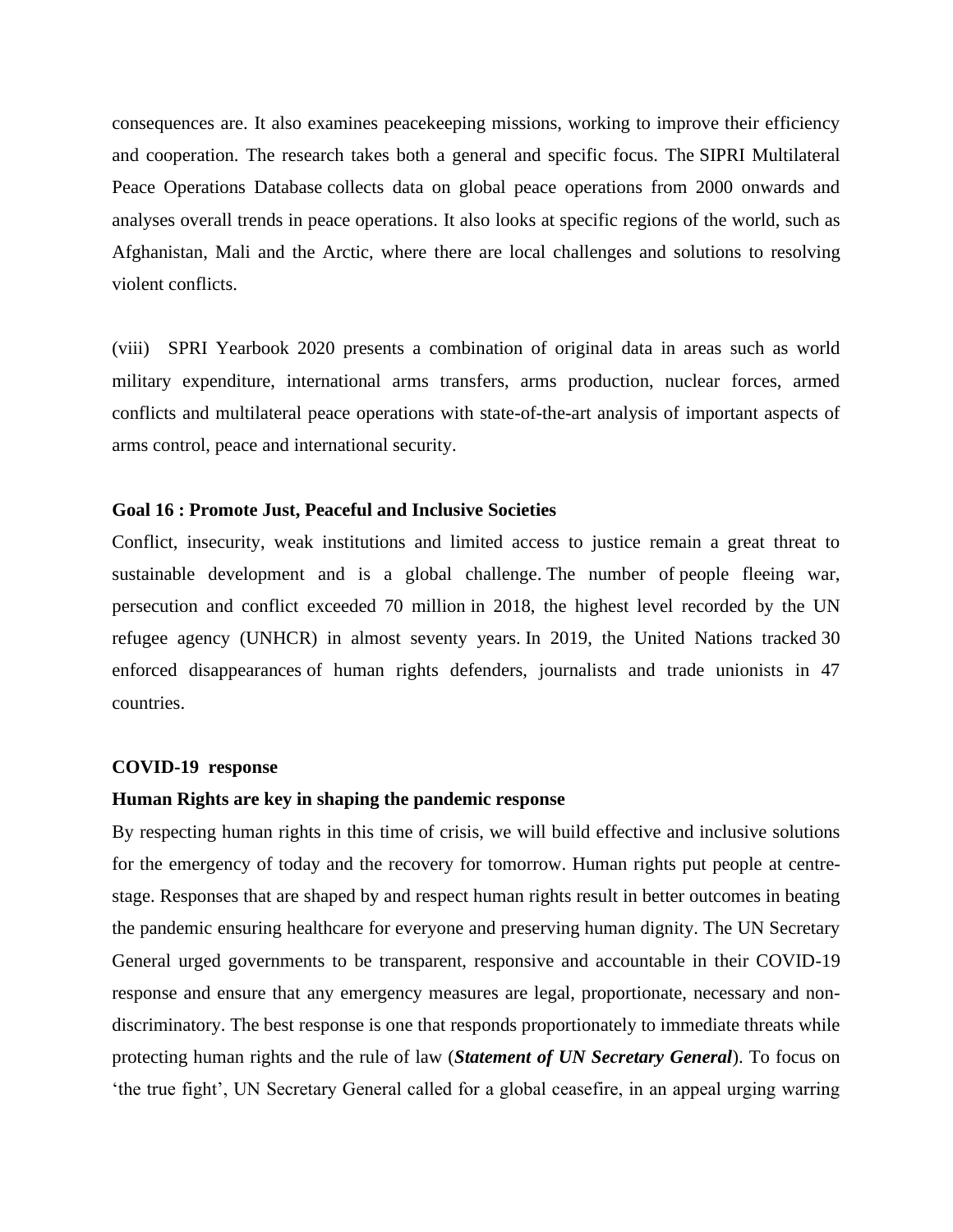parties across the world to lay down their weapons in support of the bigger battle against the COVID-19 pandemic.

UN Peace Keeping Missions are continuing to carry out their mandates while also helping countries in their corona virus response, which is guided by four main objectives viz; (i) to protect UN personnel and their capacity to continue critical operations, (ii) help contain and mitigate the spread of the virus, ensuring that UN personnel are not a contagion vector, (iii) support national authorities in their response to COVID-19 and continue to deliver on key mandates. The UN refugee agency(UNHCR) stepped up health, water, sanitation and hygiene services to protect refugees and displaced people, working with governments to ensure that people forced to flee are included in COVID-19 preparation and response plans.

# **What Post COVID-19? Avoiding a Twenty-First Century General Crisis The COVID-19 Pandemic: Impact and a Historical Analogy**

In the coming months, the COVID-19 pandemic hopefully will be under control. In fact, governments worldwide are elaborating plans and strategies to live with this corona virus as long as there is no vaccine and no treatment. Social and economic activities are re-starting cautiously and they will be re-shaped substantially. However, the pandemic is going to evolve also as a major recession on a global scale which will be pervasive and (presumably)long-lasting. At this juncture,some international organizations have released forecasts on the economic downturn which is taking shape. The IMF has predicted that the global economy is projected to contract sharply by 3 percent in 2020 but the result could be actually even worse. TheWTOhas estimated a trade loss between 13 percent (optimistic scenario) and 32 percent or even more (worst case scenario). In a very short span of time, emerging economies and low-income countries have experienced the largest capital outflow ever recorded. In brief, the economic shock will be substantial and in particular global linkages (trade, FDI) will be broken or severely blunted.

The COVID-19 pandemic/recession would be considered nothing but parts of a general crisis which is not the summation of independent short-term shocks but rather a longlasting movement. The question is crucial indeed. Upon this general premise, the five possible priorities are: (1) reshaping the UN system with particular regard to Security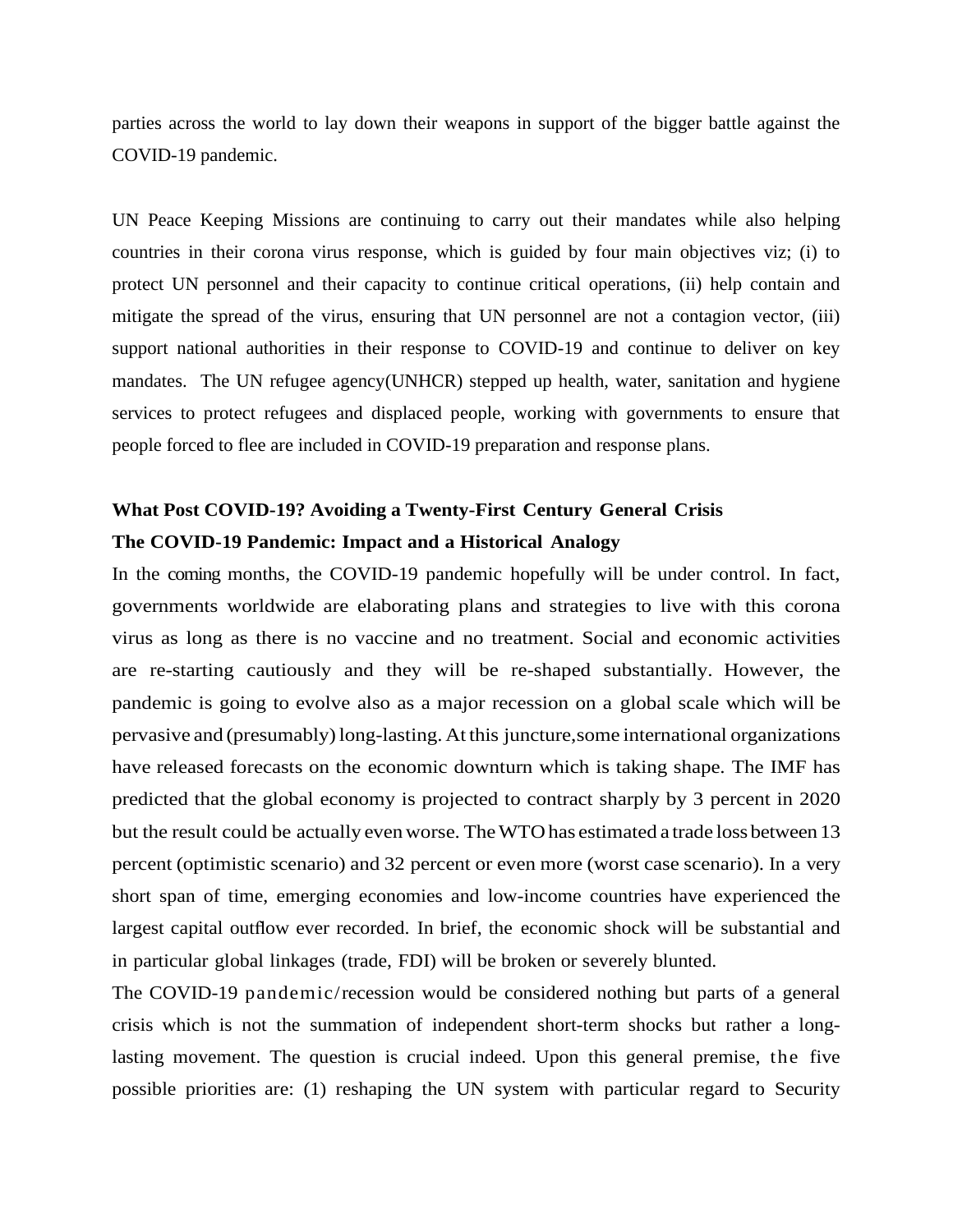Council and peace-keeping; (2) Relaunching multilateralism and WTO; (3) Reforming the IMF conditionality; (4) an international price control mechanism; (5) a global Emergency Buyback of weapons. The first objective should be surely a commitment to reinvigorate United Nations system, in particular, regarding its role on peace, international security and peacekeeping. The most difficult/challenging task would be that of reorienting/reshaping the UN Security Council. There is a need to make the council more depictive of the current global power balances and thereby enable it to intervene more effectively in armed conflicts worldwide. The humanitarian tragedies of unresolved conflictsin Syria, Yemen and Libyamark the urgent need of opening a dialogue to re-shape the Security Council. In fact, in spite of several issues and failures, UN peacekeeping operations have contributed effectively to peace also avoiding post-war violence and to enhancement of welfare within societies (*Bara 2020; Beber et al. 2019; Bove and Ruggeri 2016; Caruso et al. 2017; Di Salvatore 2019; Di Salvatore and Ruggeri 2017; Dorussen 2014)*. In the light of the predicted collapse of trade linkages and global value chains, the WTO has to gain a major centrality in the international economic system. This should also be a part of a broader effort to maintain peace between states in the longrun given the linkages between trade, FDI and peace (*Gartzke and Westerwinter 2016; Martin et al. 2008; Martin et al. 2012; Polachek et al. 1999; Polachek et al. 2011)*.

## **A conditional model of local income shock and civil conflict**

Common political economy models point to rationalist motives for engaging in conflict but say little about how income shocks translate into collective violence in some cases but not in others. Grievance models, in contrast, focus on structural origins of shared frustration but offer less insight into when the deprived decide to challenge the status quo. Addressing these lacunae, a theoretical model of civil conflict would be a feasible option that predicts income loss to trigger violent mobilization primarily when the shock can be linked to pre-existing collective grievances. The conditional argument is supported by results of a comprehensive global statistical analysis of conflict involvement among ethnic groups. Consistent with theory, we find that this relationship is most powerful among recently downgraded groups, especially in the context of agricultural dependence and low local level of development, whereas political downgrading in the absence of adverse economic changes exerts less influence on ethnic conflict risk. Economic explanations feature prominently in the scientific study of civil war. A central argument links loss of income,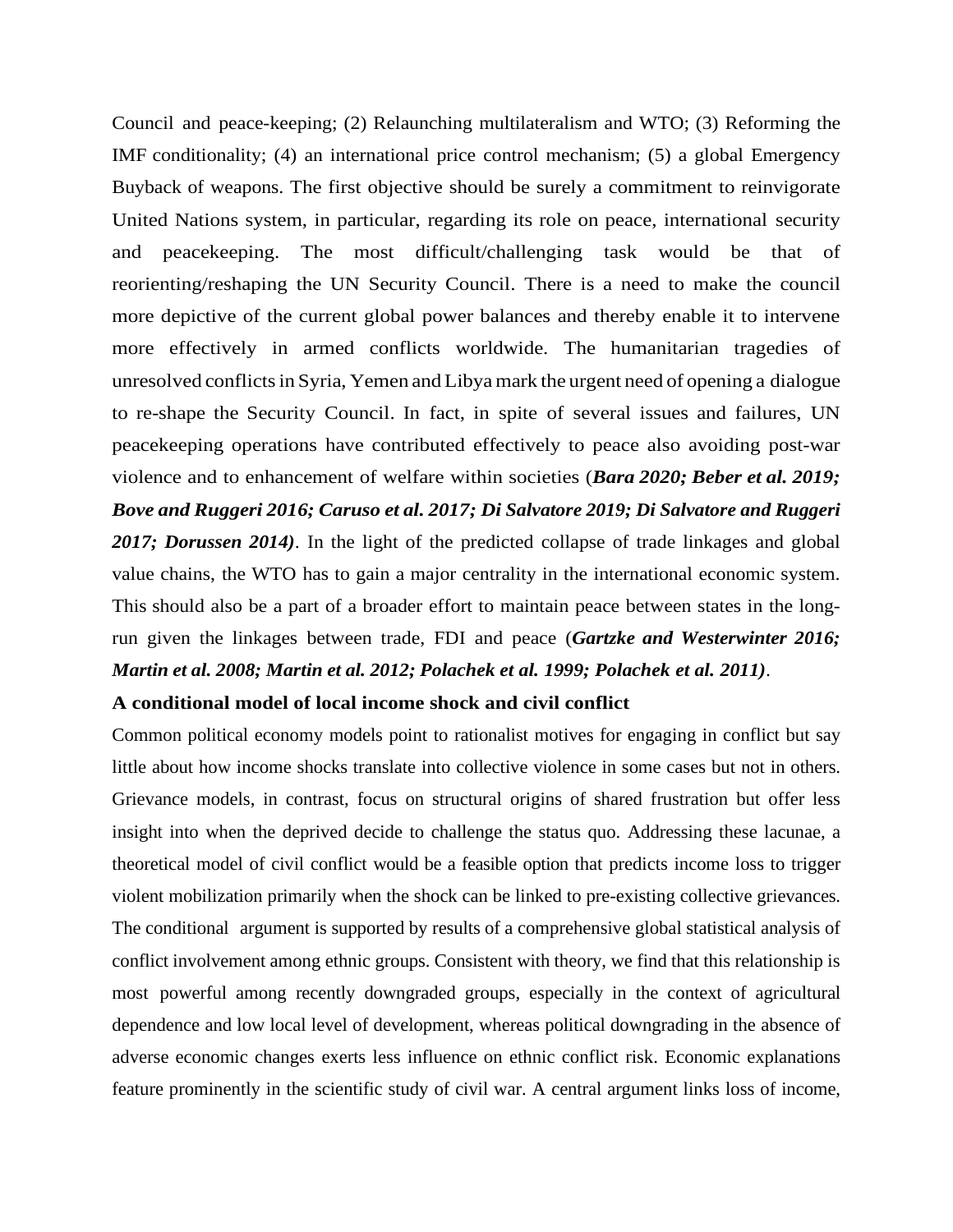growing unemployment, and increasing living costs to the rise of insurgent organizations through reducing opportunity costs of violent behavior (*Collier and Hoeffler 2004; Fearon 2008; Grossman 1991; Hirshleifer 1994).*

### **Review of Literature on Peace and Conflict Studies**

An influential explanation of civil war holds that poor economic performance lowers the opportunity cost of violent behavior. Participation in rebellion is here seen as a rational response to increased individual hardship brought about by the loss of employment, reduced wages, and rising living costs. When expected returns from fighting outweigh income from regular economic activity, an individual's inclination to rebel goes up (*Grossman 1991; Collier and Hoeffler 2004; Hirshleifer 1995; Dal Bó and Dal Bó 2011).*

The opportunity cost argument has been substantiated by a strong and robust empirical relationship between negative growth in GDP per capita and increased risk of civil conflict *(Blattman and Miguel 2010; Hegre and Sambanis 2006)*. Yet, economic activity is inherently endogenous to the political context (*Aisen and Veiga 2013; Fatás and Mihov 2012*) and the quality of economic data for countries of key concern is poor (*Jerven 2013*). Attempts to address these issues through instrumental variables, typically relying on rainfall statistics or commodity prices as exogenous measures of economic performance, have yielded results more ambiguous than those derived from conventional income-conflict regressions (*Bazzi and Blattman 2014; Buhaug et al. 2015; Fjelde 2015; Miguel and Satyanath 2011).*

In the wake of this ambiguity, a handful of recent studies have turned to micro-level analysis of how labor and income opportunities among individuals affect incentives to partake in rebellion

*(Arjona and Kalyvas 2011; Blattman and Annan 2016; Humphreys and Weinstein 2008; Verwimp 2005).* Survey-based studies and field experiments are extremely valuable for assessing individual-level causal pathways and mechanisms, but single-case approaches are not suitable for generalization and the focus on individuals limits the ability to infer about meso and macro-level processes.

Ethnicity can play an instrumental role in mobilization for rebellion by providing a cognitive frame for linking increased economic hardship to grievance-based collective action. Partly, ethnicity represents an already salient politically cleavage in many societies partly, an external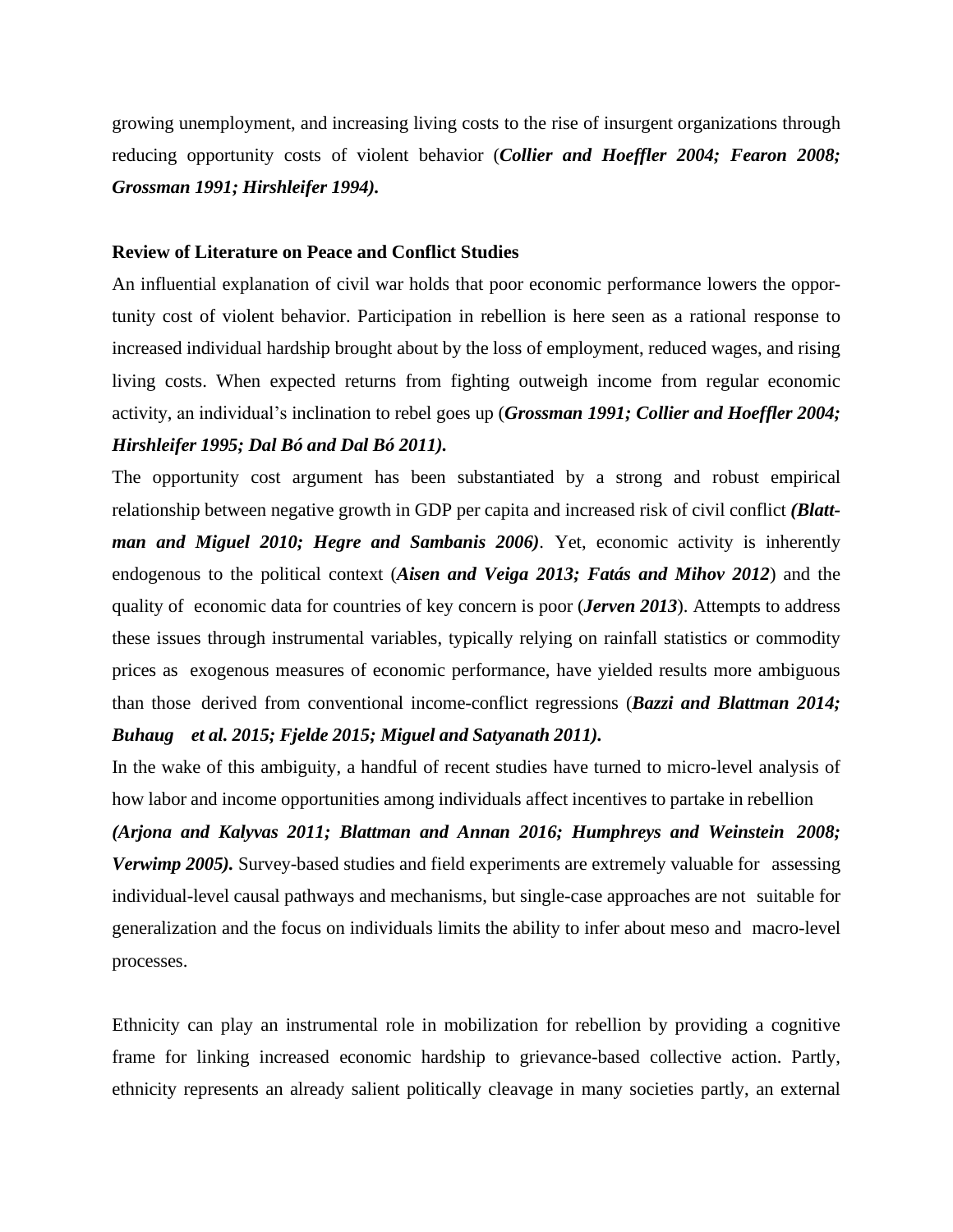shock may revive and reinforce ethnic solidarities because of the hardship inflicted, and help members overcome coordination problems (*Denny and Walter 2014).* 

The paucity of resistance among marginalized ethnic groups has sometimes been taken as evidence of the irrelevance of grievance theory (*Tilly 1978*). Instead, it is argued, the absence of civil war in these cases can be explained by a lack of feasibility of rebellion due to a strong and repressive state (*Fearon and Laitin 2003*), deficiency of entrepreneurs and resources required to mobilize the aggrieved (*McCarthy and Zald 1977*), or insufficient individual material incentives to forego normal modes of living (*Collier and Hoeffler 2004*). Others claim that such materialist interpretations rely on inadequate empirical measures that ignore collective emotions and fail to capture important intergroup inequalities that often underpin civil conflicts (*Cederman, Weidmann, and Gleditsch 2011).*

Economic conditions feature centrally in all of these models, but individually they are insufficient for explaining the outbreak of collective violence. An explanation is provided for the onset of civil conflict that combines the strengths of the grievance and opportunity cost approaches: the attention to salient, collective identities that allow individual grievances to translate into group behavior on the one hand; the emphasis on feasibility and temporal variations in opportunity cost structures presented by economic downturns on the other. The result is a conditional model of local income shock and civil conflict that predicts widespread loss of income to serve as a focal point for mobilization primarily when it affects politically marginalized individuals with pre-existing ethnic ties. Politically demoted groups are considered especially vulnerable in this context. Among such groups, a sudden shock can offset the social equilibrium and increase the perceived feasibility of collective action.

It would be a misnomer to conclude that outbreaks of ethnic rebellion during economic crises are solely, or even primarily, about worsening of economic conditions. Ethnic groups that respond violently to a severe income shock are likely to harbor pre-existing animosities toward the regime that relate to more fundamental forms of marginalization. Herein lies an important policy implication. The solution to latent and simmering ethnic insurgencies are primarily political in nature. Sustained investments in poor, agrarian regions may make marginalized rural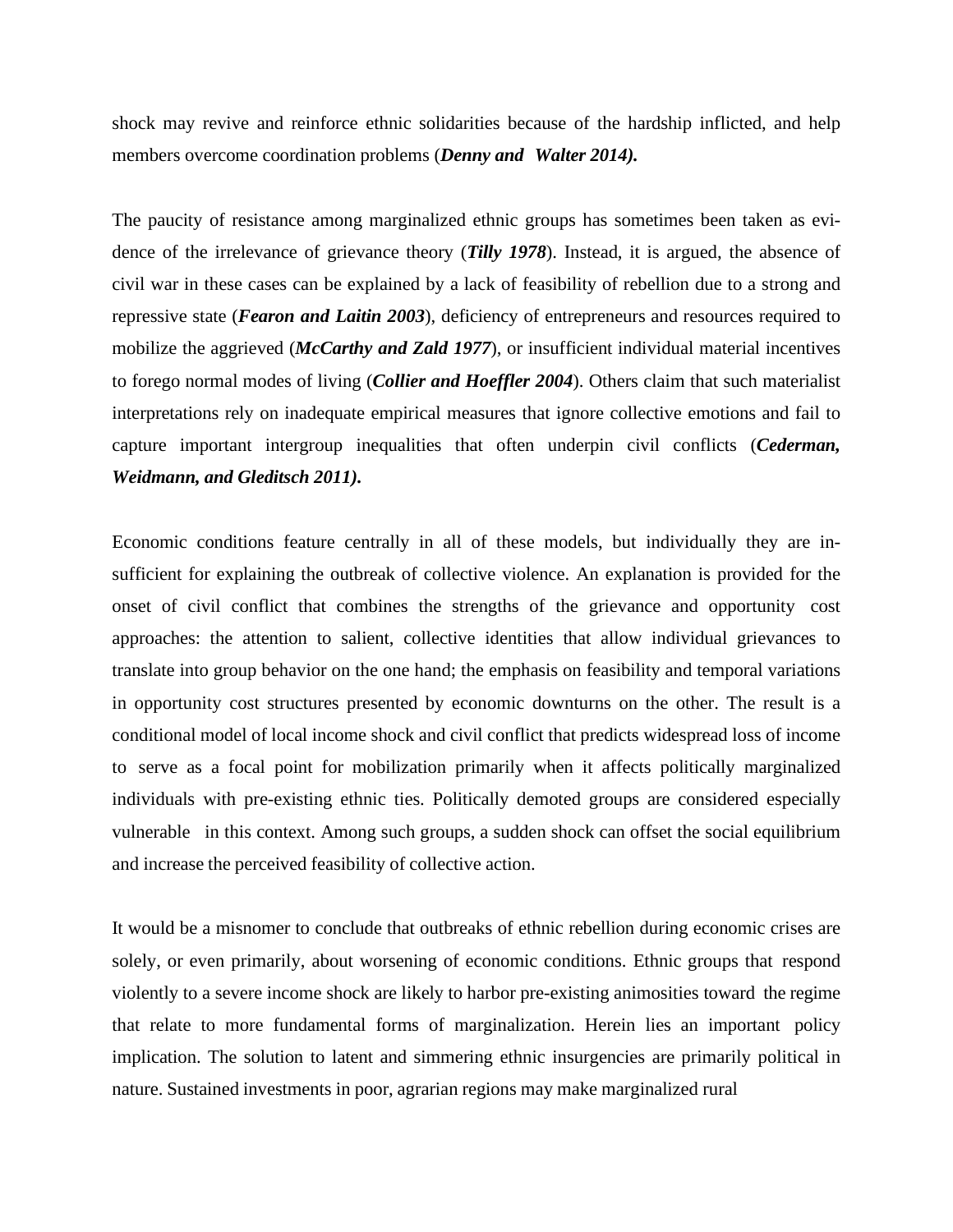communities more resilient to weather extremes and dampen a potential trigger effect (*Tester and Langridge 2010*). However, technological advances and productivity improvements do not address underlying causes of collective frustration related to unequal land distribution, underdeveloped property rights, corruption, lack of political representation, and various forms of overt and covert state-sponsored discrimination. Addressing these fundamental political issues is paramount for successful conflict prevention and a lasting peace.

### **Role of SPRI in development of International Stability Human Security and Peace Keeping**

## (i) **International Cooperation**

 The degree to which international politics are characterized by tensions and disagreements, especially among the three great powers China, Russia and the USA is a serious cause for concern. Nonetheless, even governments that express loathing of diplomacy find it next to impossible to do without cooperative approaches to shared problems. The spread of corona virus disease 2019 (COVID-19) underlines the message that other global challenges today also require cooperation for human security and international stability.

# (ii) **Global Developments in armed Conflicts Peace Process and Peace Operations**

Active armed conflicts occurred in at least 32 states in 2019: 2 in the Americas, 7 in Asia and Oceania, 1 in Europe, 7 in the Middle East and North Africa and 15 in sub-Saharan Africa. As in preceding years, most took place within a single country (intrastate), between government forces and one or more armed non-state group(s). Three were major armed conflicts (with more than 10 000 conflict-related deaths in the year): Afghanistan, Yemen and Syria. Fifteen were high-intensity armed conflicts (with 1000–9999 conflictrelated deaths): Mexico, Nigeria, Somalia, the Democratic Republic of the Congo (DRC), Iraq, Burkina Faso, Libya, Mali, South Sudan, the Philippines, India, Myanmar, Cameroon, Pakistan and Egypt. The others were low intensity armed conflicts (with 25– 999 conflict-related deaths).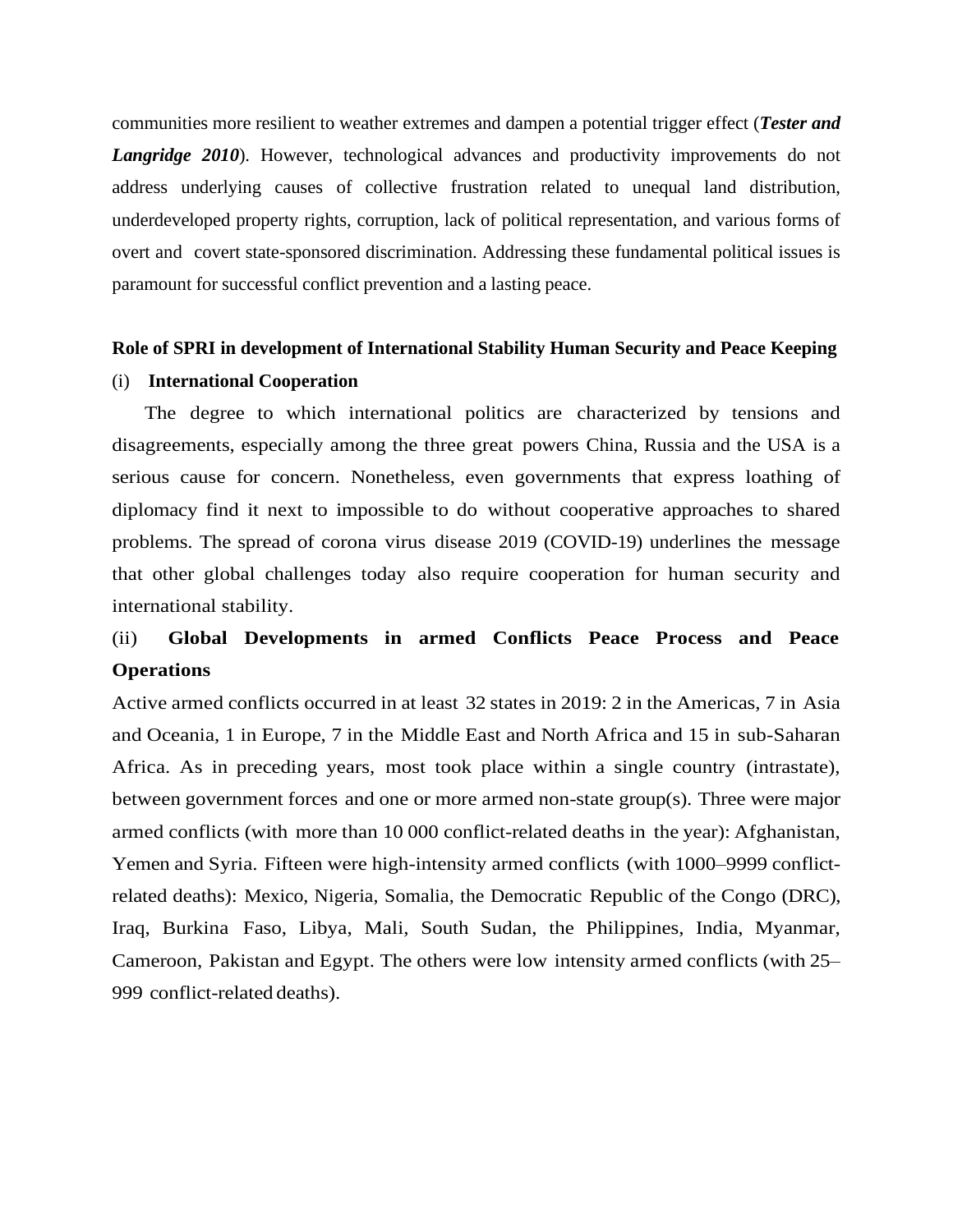### (iii) **Consequences of Armed Conflict**

The reduction in the severity of several armed conflicts in 2019 led to a further decrease in conflict fatalities, continuing a recent downward trend since 2014. The number of forcibly displaced people worldwide at the beginning of 2019 was 70.8 million (including more than 25.9 million refugees). Protracted displacement crises continued in Afghanistan, the Central African Republic (CAR), the DRC, Myanmar, Somalia, South Sudan, Syria, Venezuela and Yemen, as well as in the Sahel region. In 2019 almost 30 million people in five countries (Afghanistan, the CAR, Haiti, Somalia and South Sudan) and two regions(the Lake Chad Basin and central Sahel) needed urgent food, nutrition and livelihood assistance.

#### (iv) **Peace Agreements**

Of the 21 new peace agreements in 2019, 10 related to local agreements and 11 to national agreements, although most of the latter were renewal or implementation accords. Two new substantive national peace agreements were signed in sub-Saharan Africa: in the CAR and in Mozambique. Relatively peaceful transitions of power in Ethiopia (in 2018) and Sudan (in 2019) and the implementation of a 2018 peace agreement in South Sudan led to significant decreases in armed violence in those three states in 2019. Peace processes in two of the most protracted and complex armed conflicts had mixed results in 2019: in Afghanistan the Taliban–United States peace talks collapsed, before resuming in November 2019; and in Yemen the 2018 Stockholm Agreement was supplemented by a newpeace accord, the November 2019 Riyadh Agreement.

# (v) **Arms Trade Controls**

Global, multilateral and regional efforts continued in 2019 to strengthen controls on the trade in conventional arms and in dual use items connected with conventional, biological, chemical and nuclear weapons and their delivery systems. Membership of the different international and multilateral instruments that seek to establish and promote agreed standards for the trade in arms and dual-use items remained stable. At the same time, there were growing signs that the strength of these instruments is being increasingly tested by stretched national resources and broader geopolitical tensions.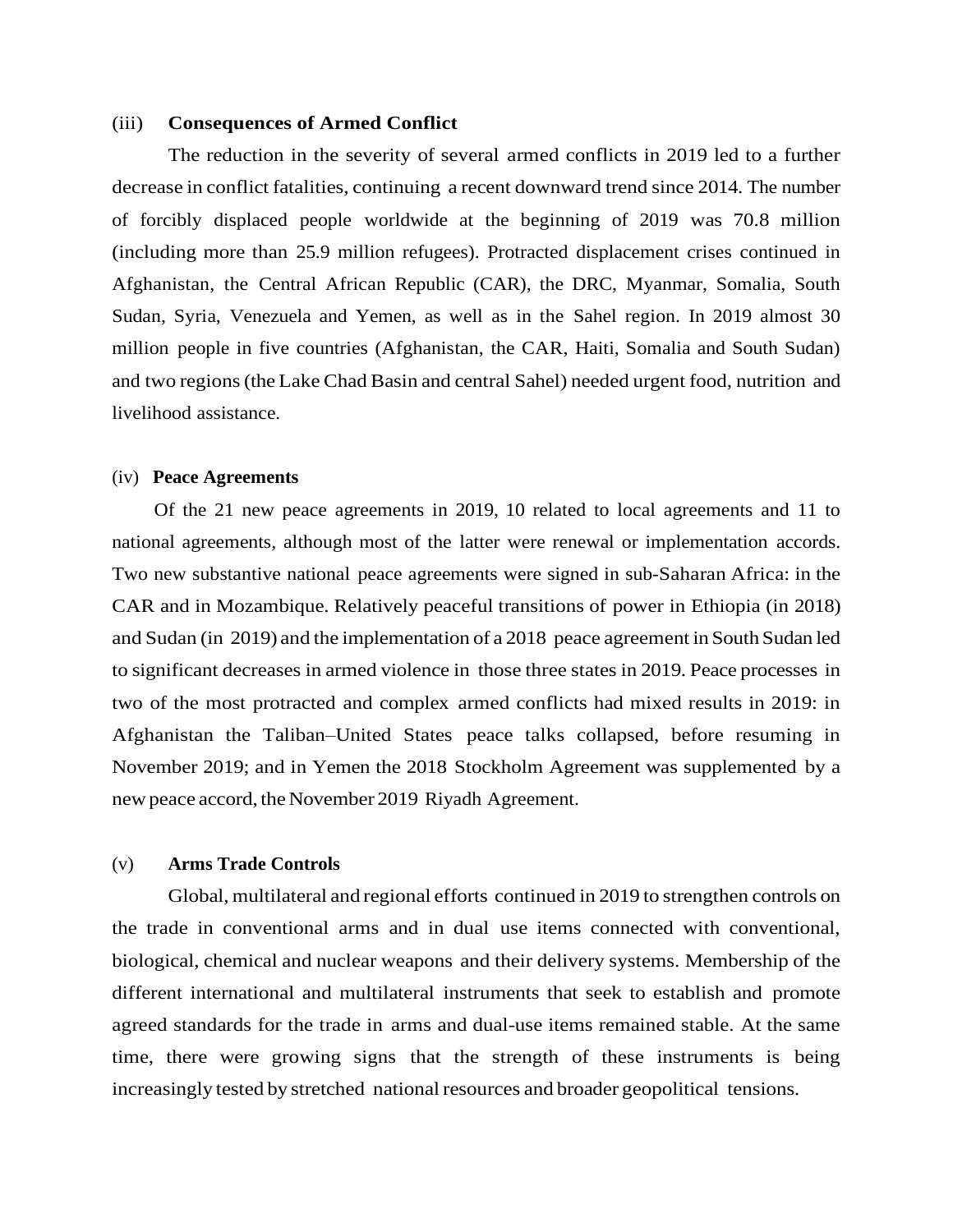# **Chronology of 2019 Selected Global Events relating to International Peace and Security**

16 Jan 2019 : The United Nations Security Council establishes a UN Mission to support the Hodeidah Agreement in Yemen.

6 Feb 2019 : The Government of the Central African Republic and 14 armed groups sign a peace agreement.

27 Mar 2019 : India announces that it successfully tested an anti-satellite weapon for the first time.

30 Apr 2019 : Juan Guaidó, the leader of the opposition in Venezuela, instigates an attempted uprising against President Nicolás Maduro.

19 May 2019 : A further allegation of chemical weapon use in Kabanah, Syria, is investigated by the Organization for the Prohibition of Chemical Weapons.

20–21 June 2019 : Iran shoots down a US military drone. The United Statesresponds with cyber attacks against Iranian intelligence and military assets.

17 July2019 : The World Health Organization (WHO) declares the Ebola outbreak in the Democratic Republic of the Congo a Public Health Emergency of International Concern.

2Aug 2019 : The USA formally withdraws from the 1987 Treaty on the Elimination of Intermediate-Range andShorter-Range Missiles (INF Treaty).

8 Sep 2019 : US President declares the Afghan peace talks 'dead'.

9 Oct. Turkey announces the start of military operations in north-east Syria to create a 'safe zone'.

4 Nov 2019 : The USA formally notifies the UN of its intention to withdraw from the 2016 Paris Agreement on climate change in 2020.

31 Dec 2019 : A pneumonia of unknown cause detected in Wuhan, China, is reported to the WHO.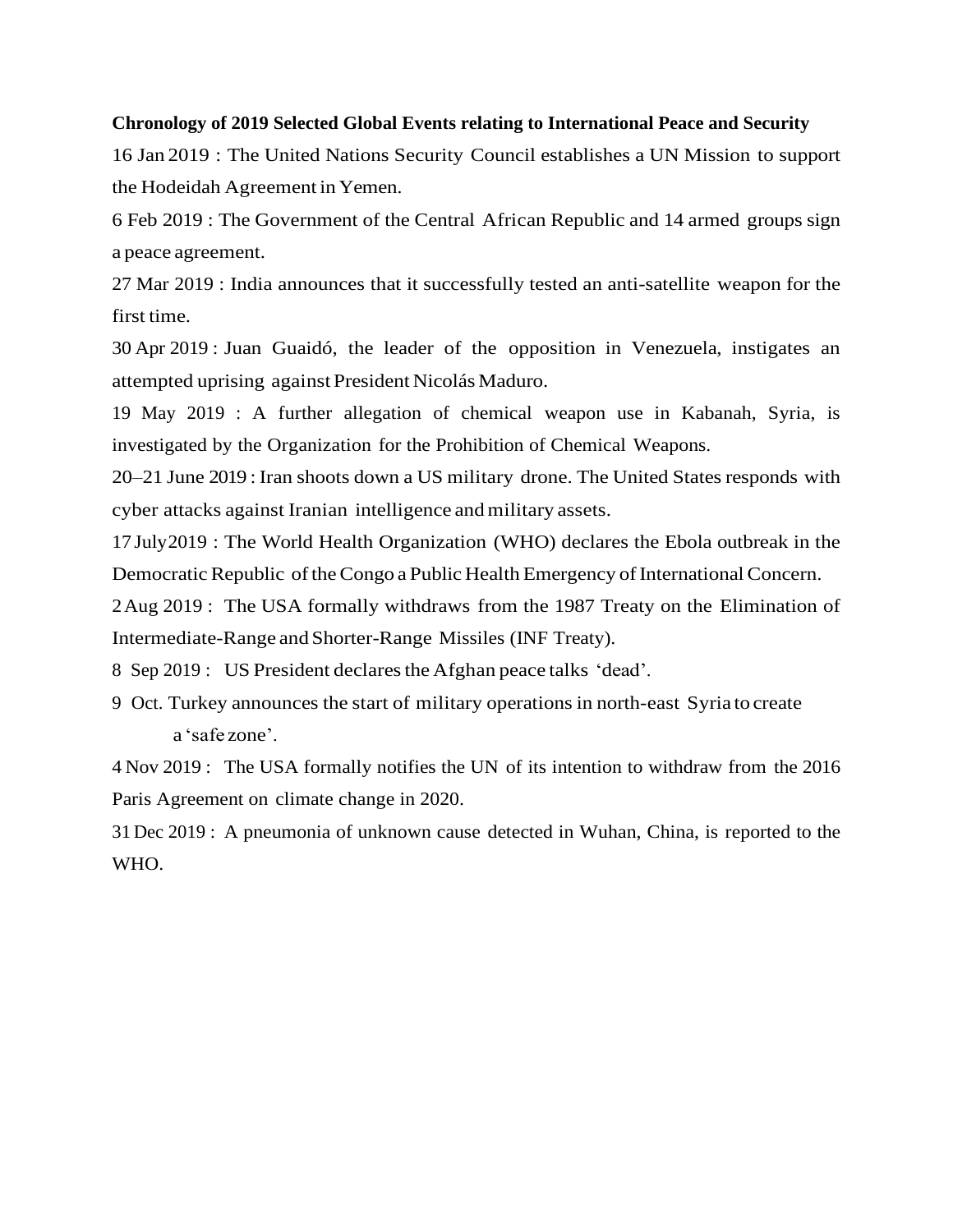## **Concluding Observations**

The research paper entitled '*Peace and Conflict Studies : A Global Perspective*' defines peace as an investment, focuses on integration between peace, economic behaviour and sustainable development. The research carried out by SPRI, Stockholm and United Nations relating to peace and conflict management, prevention and resolution is a unique global effort to determine peace, justice and strong institutions. The study identifies the levels and kinds of investments in peace building and sustainable development, highlights the role, functions and activities of SPRI, UN, examines the relationships between peace, conflict and security, indicators of peace and development, financing for peace building, migration and mobility, food and security, environment of peace and in promoting just, peaceful and inclusive societies. The impact of COVID-19 and human rights response to the pandemic, role of UN peace keeping missions in the outbreak of corona virus etc., have also been studied in the research study. The other aspects include key facts impacting conflict peace and security, post COVID-19 response, low income shock and civil conflict, review of literature aspects such as civil war, poor economic performance and opportunity cost of violent behaviour, role of SPRI in development of international stability, human security and peace keeping, consequences of armed conflict, peace agreements and arms trade controls etc., have also been studied in this research paper at length. The most important aspect that has been impacted is the UN SDGs which has become difficult and challenging to achieve due to the impact of the pandemic, as slated by UN by 2030. The conclusion drawn from this research study is that there are strong linkages existing between global peace, conflict, security, human rights, economics of peace and sustainable development, arms trade, conflict and violence in the long run. This would go a long way in achieving the SDGs slated by UN by the turn of 2030 through peace building.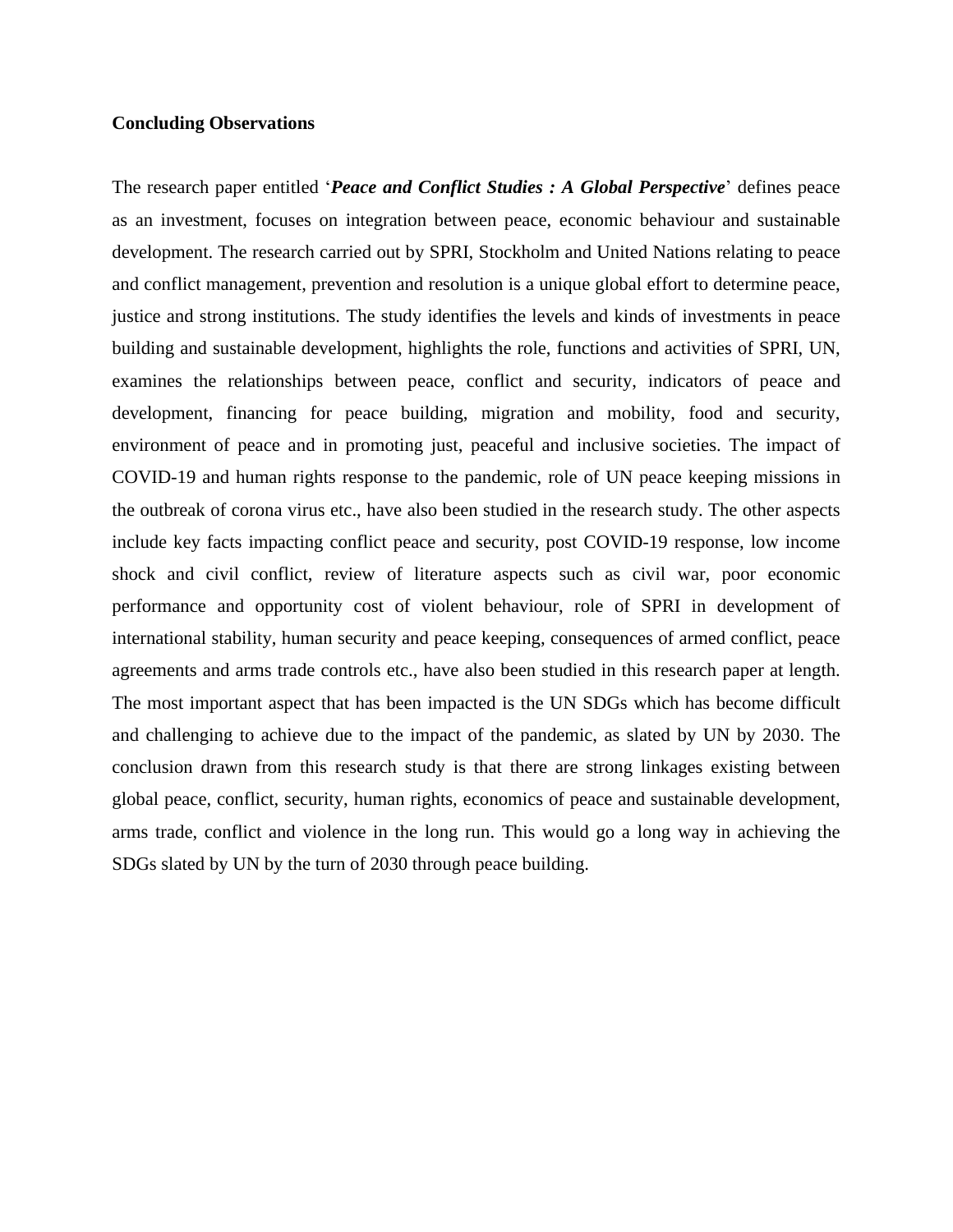## **References**

A conditional model of local income shock and civil conflict by Halvard Buhang, Mihai Croicu, Hanne Fjelde, Nina von Uekull, Journal of Politics, Vol.82, No.4(2020).

What Post COVID-19 ? Avoiding a Twenty First Century General Crisis by De Gruyter, Journal of Peace Economics, Peace Science and Public Policy, 2020.

UN Peace Research and SDGs (www.un.org)

SPRI, Stockholm, Sweden on Peace Research.

SPRI Year Book 2020 on Peace Research.

Greenhill, 2010; Kalyvas, 2006; Ucko, 2016; Zhukov, 2017; 2015, on Forced Populations Resurgence in Counter Insurgency Campaigns.

Tester and Langridge 2010 on 'Sustained investments in poor, agrarian regions may make marginalized rural communities more resilient to weather extremes and dampen a potential trigger effect'.

Grossman 1991; Collier and Hoeffler 2004; Hirshleifer 1995; Dal Bó and Dal Bó 2011 on 'When expected returns from fighting outweigh income from regular economic activity, an individual's inclination to rebel goes up'.

Blattman and Miguel 2010; Hegre and Sambanis 2006 on 'Opportunity Cost argument and negative growth in GDP per-capita.

Tilly 1978, Fearon and Laitin 2003, McCarthy and Zald 1977, Collier and Hoeffler 2004, Cederman, Weidmann, and Gleditsch 2011 on 'resistance amongst marginalized ethnic groups, grievance theory and civil conflict'.